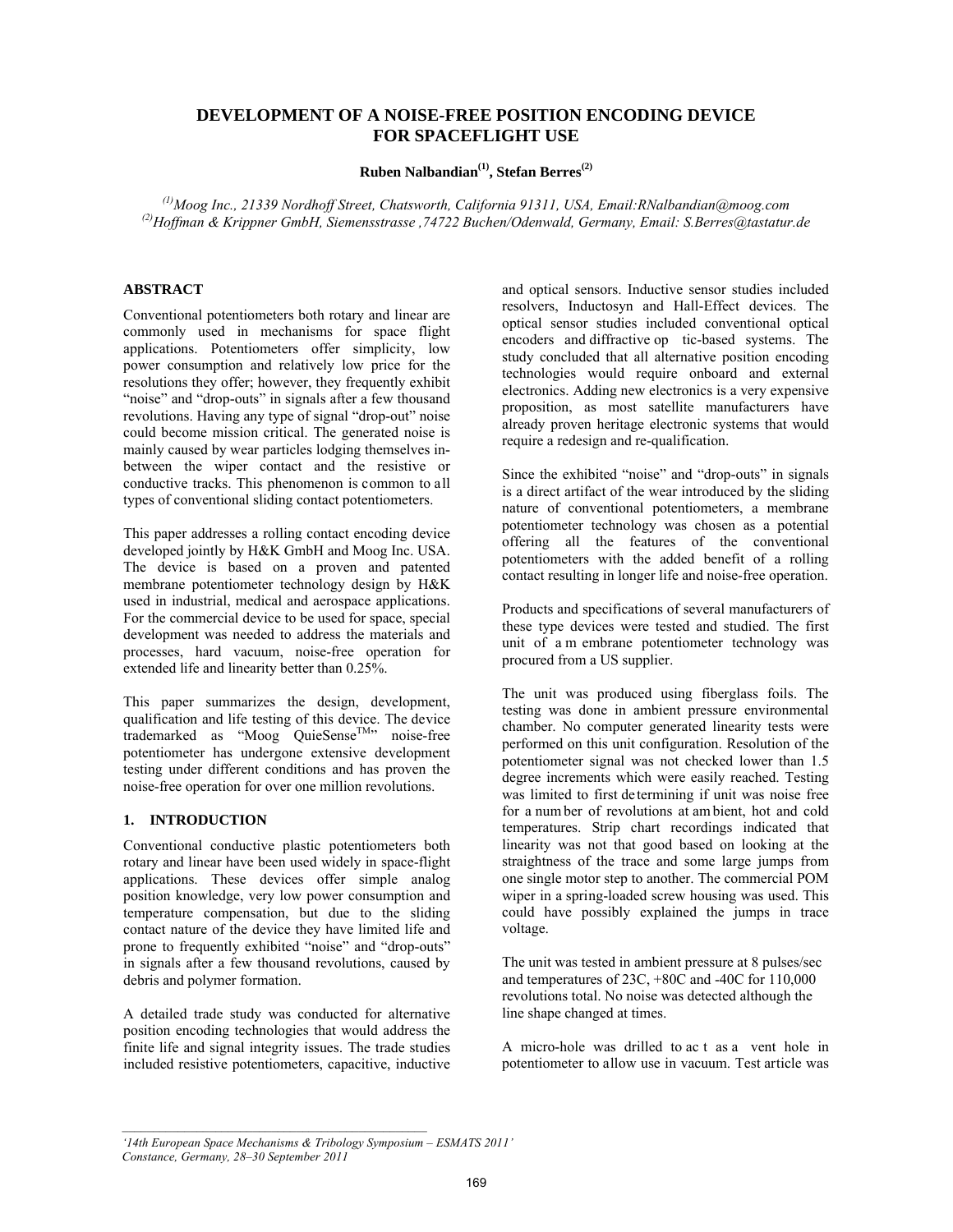cycled in vacuum at +80C and -40C for 24,326 revolutions total at 8 pulses/sec. No noise was detected although the line shape changed at times as explained previously. No mechanical breakdown on the external surface of the foil was observed.

Use of t his manufacturer was deleted from the development program because it was not pressure balanced for operation in vacuum. Since the entire sensor was build from non-metallic materials it was prone to permanent set (memory) when left at a given position for a long time.

Hoffman and Krippner's **SENSOFOIL® Hybrid** (Patent Pending) technology was selected to replace the current potentiometers for the following reasons:

- 1. Vacuum compatible (pressure compensated)
- 2. Wide temperature range operation
- 3. The upper collector foil is a dditionally protected by a highly flexible metal bond.
- 4. Dents are avoided during longer periods of inactivity and the temperature range is from -40 °C to  $+125^{\circ}$ C. No memory (Figure 1)



*Figure 1. Composition of Hybrid* **SENSOFOIL®**

### **2. PRINCIPLE OF OPERATION**

SENSOFOIL® membrane potentiometers are used as voltage dividers and consist of several layers, which are separated by so-called 'spacers'. These la yers are connected to each other through pressure generated by either mechanical or magnetic means to create a contact (Figure 2). The contact can be made either by using a mechanical wiper through the use of a magnet instead of a wiper.



*Figure 2. Principle of Operation*

SENSOFOIL® membrane potentiometers are the perfect linear position sensors. They w ork similar to conventional, mechanical potentiometers, but are only 0.7 - 2.2 mm th ick and perfectly suited for l imited installation space. SENSOFOIL® membrane potentiometers are already successfully used in the medical and laboratory industry, aerospace, automation, consumer electronics as well as machine building industry.

## 3. DEVELOPMENT

The overall project goal was to design and specify a membrane potentiometer, tailored to the specific needs of spaceflight use. The product was to be able to meet or exceed the performance specifications of conventional conductive plastic potentiometers currently used on Moog actuators. As a minimum the product was to meet the following:

Must be able to operate in a vacuum Must be able to operate for more than 100,000 revolutions without creating the slightest noise

| Mechanical Travel:            | 360 degree bi-directional |
|-------------------------------|---------------------------|
| Electrical Travel:            | 340 degree minimum, 360   |
|                               | degrees max.              |
| Total Resistance:             | 10,000 Ohms $+/- 10\%$    |
| Insulation Resistance:        | 100 MOhm min. at 100      |
|                               | VDC between all wires     |
| Absolute Linearity:           | $+/- 0.25\%$              |
| <b>Output Smoothness:</b>     | $0.035\%$ or better       |
| Voltage gradient:             | 2.5 mV/degree min. with   |
|                               | 1.0 V applied             |
| Life <sup>-</sup>             | $>100,000$ revolutions    |
| Temperature, non-Op.          | $-75C$ to $+120C$         |
| Temperature, Operating:       | $-50C$ to $110C$          |
| Shelf Life:                   | 10 years                  |
| Applied Voltage:              | 2.25-10VDC                |
| <b>Operating Wiper Speed:</b> | 0 to 25 RPM (TBD)         |
|                               |                           |

## :

#### 3.1 Development Steps of Moog QuieSense<sup>TM</sup> **Potentiometer**

The overall development was conducted in the following three individual development steps:

### 4B**3.1.1 Advanced Technology Development**

- 1. Moog and H&K to jointly set-up of the requirement document, development of theoretical approach, and material selection.
- 2. To conduct pre-examination and testing to verify various solution concepts
- 3. To perform development and testing of the determined solution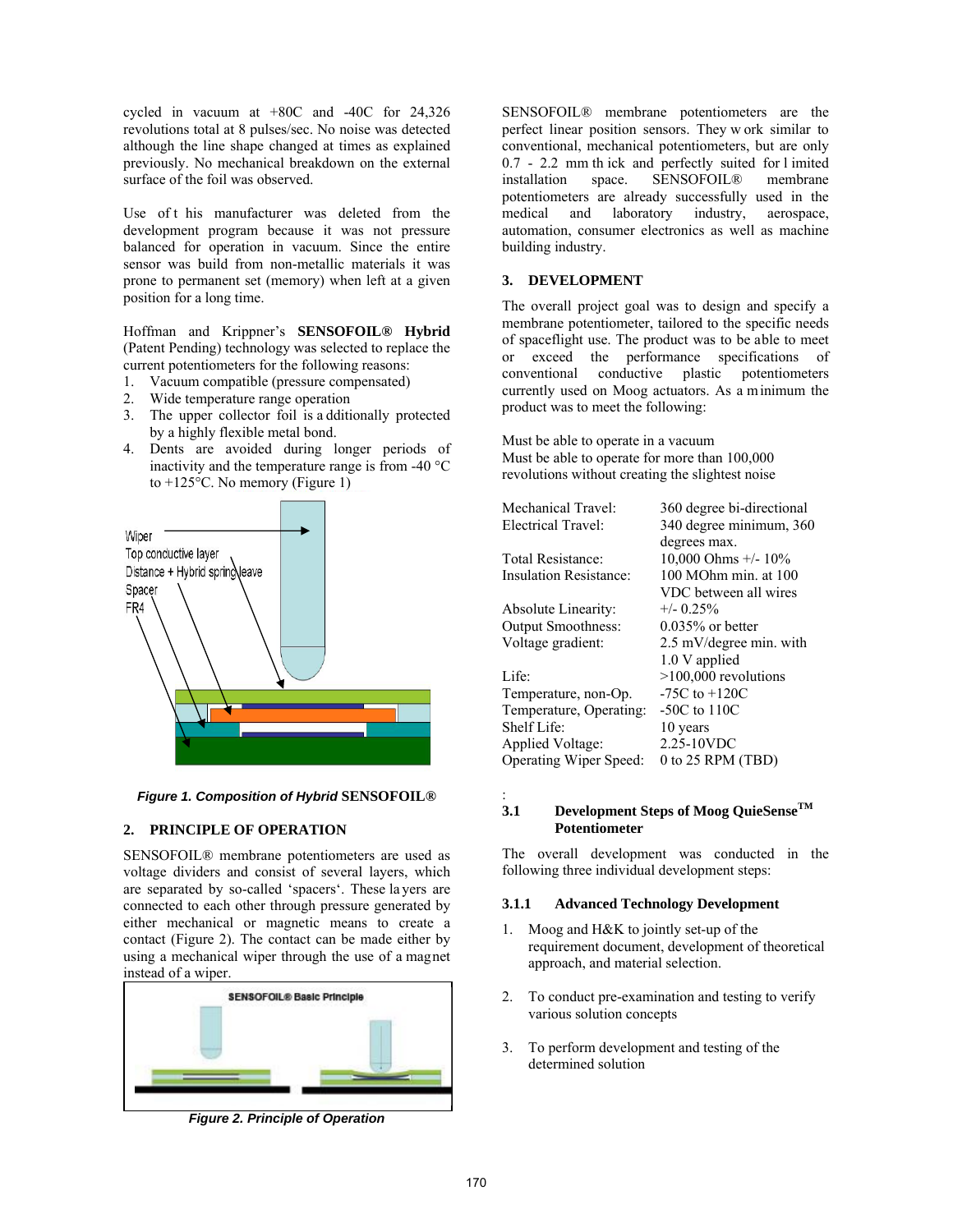4. To design a single track rotary membrane potentiometer to operate with the following limited technical specifications: Operating Temperature Ambient Resistance tolerance  $+/-30\%$ <br>Linearity  $<4\%$ Linearity  $\langle 4\%$ <br>Output smoothness undefined Output smoothness Voltage gradient undefined

Samples were provided to MOOG for validating performance in vacuum

- 5. Moog designed the wiper and the sliding contact
- 6. Prototype production units were tested at MOOG with POM (Delrin), 440C stainless steel, rolling ruby ball and Vespel sliding elements.
- 7. Ambient condition tests were conducted at H&K in parallel to thermal vacuum testing at Moog on the prototype units.

Development testing at Moog started using the H&K rotary potentiometer with their existing commercial materials and manufacturing processes (non-Kapton). No computer generated linearity tests were performed on this unit configuration. Resolution of the potentiometer signal was not checked lower than 1.5 degree increments which were easily reached. The tests were limited to first determining if the unit was noise free for a number of revolutions at 23C under vacuum. Strip chart recordings indicated that linearity was not very good based on visual straightness of the traces. The commercial POM wiper in a spring-loaded screw housing was used. The test rate was increased to 100 pulses/sec in an attempt to decrease the test time.

At 30,000 to 70,000 revolutions at ambient temperature under vacuum, noise spikes were appearing near .75 volts in a few places. Linearity continued to be poor. At 182,000 revolutions spikes were appearing again and continued randomly. The EDU test at Mo og was terminated at approximately 207,000 revolutions. The commercial unit although exhibited some random noise and poor linearity, but results was promising as compared to conventional potentiometer performance.

H&K in parallel conducted ambient condition tests on the EDU unit. Figure 3, 4 and 5 depicts the typical performance results of the prototype EDU unit at H&K after 800,000 cycles.



*Figure 3. EDU Performance No signal "drop-out"* 



*Figure 4. EDU Linearity < +/- 0.08 percent* 



*Figure 5. Contact Resistance Min. 9 Ohms, Max. 163 Ohms* 

The tests were conducted on the X-Y p rogrammable universal positioning machine using standard POM (Delrin) spring loaded plunger.

The test setup is depicted on Figure 6.



*Figure 5. Universal X-Y Positioner* 

The results were captured by using custom-made software, a ty pical screen-shot of which is shown in Figure 6. The software automatically calculates the linearity and also displays the contact resistance. Monitoring contact resistance ensures the health of the potentiometer. It is shown that as long as the resistance stays below 300 ohms the potentiometer would not have any "drop-out" noise. Results indicated that even after 800,000 cycles the contact resistance stayed below 163 ohms.

It was demonstrated that the technology could be used at environments as high as 105C. Figure 7 shows the potentiometer article on the hot plate held at 105C during test.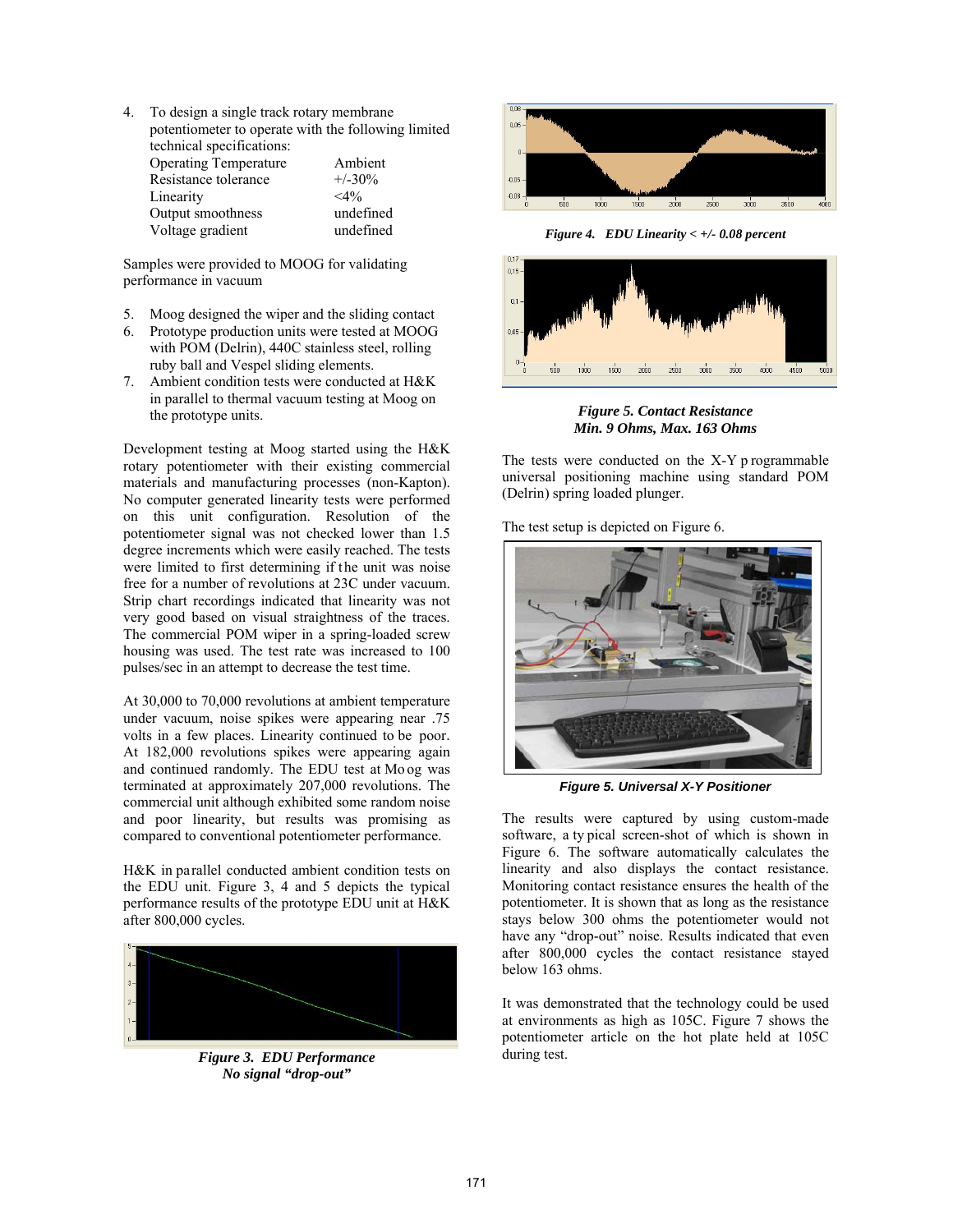

*Figure 6. Screen Shot* 

At the conclusion of this phase the following decisions were made after a de tailed design review between Moog and H&K:

Finalize the potentiometer outline dimension.

It was decided to use Kapton as material of choice for the membrane

No adhesive under the track area

Increase operating temperature over standard design and linearity.

The original spring-loaded POM wiper had too much looseness to insure good repeatability and low hysteresis. It was decided for Moog to design and furnish a new wiper arm contact assembly.

The subsequent testing at Moog and H&K were conducted using 440C stainless steel balls.



*Figure 7. Test article at 105C* 

### 5B**3.1.2 Preliminary Design and Validation**

During the second phase of the development the following steps were taken.

1. Testing and validation of the different approaches, recommendation for selecting a technology

- 2. Static testing to determine the best possible solution
- 3. Dynamic testing
- 4. Kapton foil with no adhesive under track area samples were provided to MOOG for validating the 5\*10-5 Torr Vacuum
- 5. Further development of the approved version
- 6. Design improvements
- 7. Sample production and documentation
- 8. Test<br>9. Resu
- Results evaluation

The new BeCu wiper with 440C stainless steel ball was used and initially thought to be the answer for a good wiper. Bray grease was added to the wiper track area prior to operating. Test was run at 16 pulses/sec.

After approximately 567,720 revolutions the test was terminated. The K apton showed some wear but potentiometer traces indicated the it could continue to be operational for more revolutions. Unit was disassembled for examination.

Examination of the steel ball showed a wear pattern with 2 par allel lines on either side of the ball in the direction of the wiper arm t ravel. The Kapton foil surface showed a we ar pattern with divots connected by a linear scrape between each divot. This was caused by the oscillating motion of the 1.5 degree stepping of the wiper arm. Testing was terminated on this unit due to expected changes in design for the next version. Improvements to linearity and elimination of adhesive backing were expected.

Another wiper design was tried in an attempt to create a rolling wiper. This i ncorporated a Ruby ball with a pin in the rotating center. The BeCu wiper arm force of 5 N and the smooth surface of the Kapton prevented the ruby from rolling. This design was abandoned.

To achieve linearity better than 0.25 percent, a Kapton on FR4 Printed Circuit board construction was selected as the choice candidate for construction technology for  $QuieSense^{TM}$  potentiometer. H&K was reaching its inhouse capability to produce better linearity on a plastic film base using the resistive ink without trimming. To produce linearity of bet ter than 1 % req uired a ba se made from FR4 and trimming of the resistive track by a computer-controlled router. The unit is shown in Fig. 8.

A computer controlled linearity test was performed on the FR4 board construction unit with BeCu/steel ball wiper. A full-scale best-fit linearity of .8330 % was measured on the unit.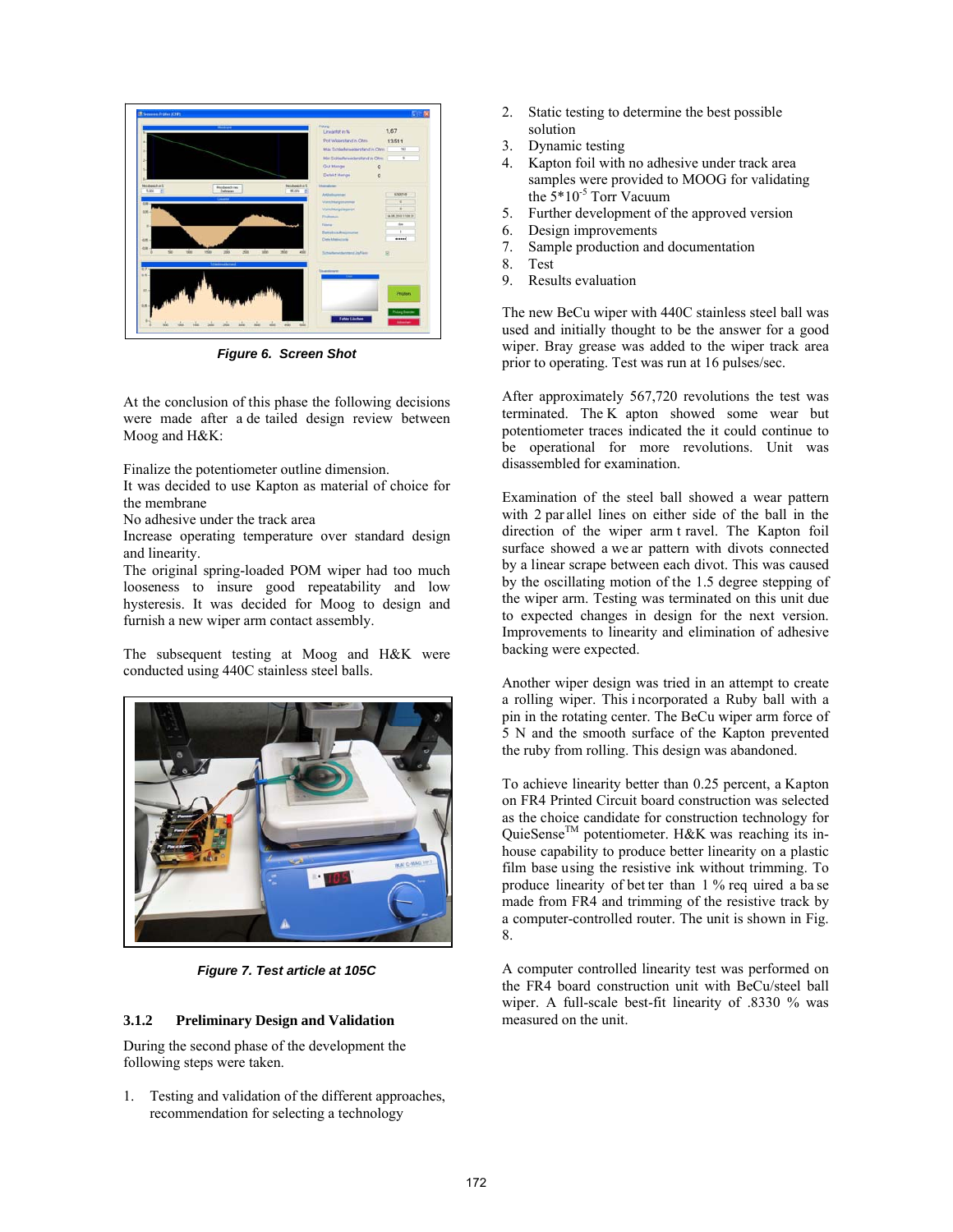

*Figure 8. Kapton on FR4 PC Board* 

A BeCu wiper arm was fabricated to hold the stock POM wiper and another BeCu wiper arm had a pressed in .125 inch Vespel ball in place of the steel ball.

The POM wiper was run with 5 N force at 100 pps to speed up test time to accumulate full revolutions reversing direction every 24 hrs. A t random times during the test the step rate was slowed to 8 pps to perform strip chart tests and look for noise. The unit was noise free up to 436,800 full revolutions.

At 436,800 revolutions the test was halted to perform a computerized linearity test. The measured linearity was  $-.7798\%$  /  $+.8407\%$ . The test was resumed at 100 pps and continued noise-free stopping at 533,760 revolutions.

At this time it was decided to switch to a Vespel wiper. Although POM (Delrin) is an ac cepted non-metallic material for spaceflight use, its ma ximum allowable temperature rating was considered not suitable as a wiper material for Moog actuator product line.

The POM wiper was replaced with a Vespel SP1 ball at 5.5 force. Bray 601 grease was applied to the sliding element surface. Tested Linearity was a t -.7662% to +.8447%.

Changed the step rate to 16 pps and reversing direction of motion every 24 hrs. The test was ran an additional 155,040 revolutions for a total of 688,800 noise-free revolutions on this element.

The test was terminated in expectation of new version potentiometer with improved trimmed linearity. No "dropouts" or noise were noted.

#### 6B**3.13 Design and Validation**

- 1. Definition and design of close-to-production potentiometers
- 2. Preparation of production design criteria
- 3. Development of test program and software
- 4. Static and dynamic testing
- 5. Validation
- 6. Qualification and Life testing

7. Documentation

# **4. OUALIFICATION TEST**

A qualification FR4 board trimmed potentiometer with Kapton membrane was subjected to qualification testing at extreme hot, cold and ambient temperatures and vacuum condition.

Concurrent to Moog testing, other samples were tested at H&K directly mounted onto a s tepper motor rotor. The tests were run at low pulse rates so that the stepper motor oscillations were directly imparted to the wiper (Figure 9 & 10).



*Figure 9. Test Setup at H&K* 

The qualification testing of the final version was conducted over a 60 degree segment of the element to decrease calendar time. The step rate was set at 16 pps, reversing direction every 60 degrees. The test was performed under vacuum.

The test was conducted by fixturing a standard Moog Type-3 rotary actuator unit (Figure 11) with the potentiometer, Serial No. 16E (FR4 w ith new Vespel wiper  $(a)$  5.5N pressure, Bray601 grease). The linearity was checked at -.1227% to +.1277%.

The unit was first run for an initial 506 sweeps of 60 degrees at ambient pressure and temperature. No noise or dropouts were noted. The subsequent tests were run by installing the unit in thermal vacuum chamber. Cycling was programmed for a 60 degree sweep from 2.5 volts to 3.38 volts with a 5 volt supply. The cycling started at  $x 10^{-5}$  Torr, at 23C, no "dropouts" or noise were noted.

Completed 725,676 sweeps total; 167,000 cycles at ambient +23C, followed by 211,378 sweeps at  $+105^{\circ}$ C and 347,298 sweeps at -40°C. No drop outs or noise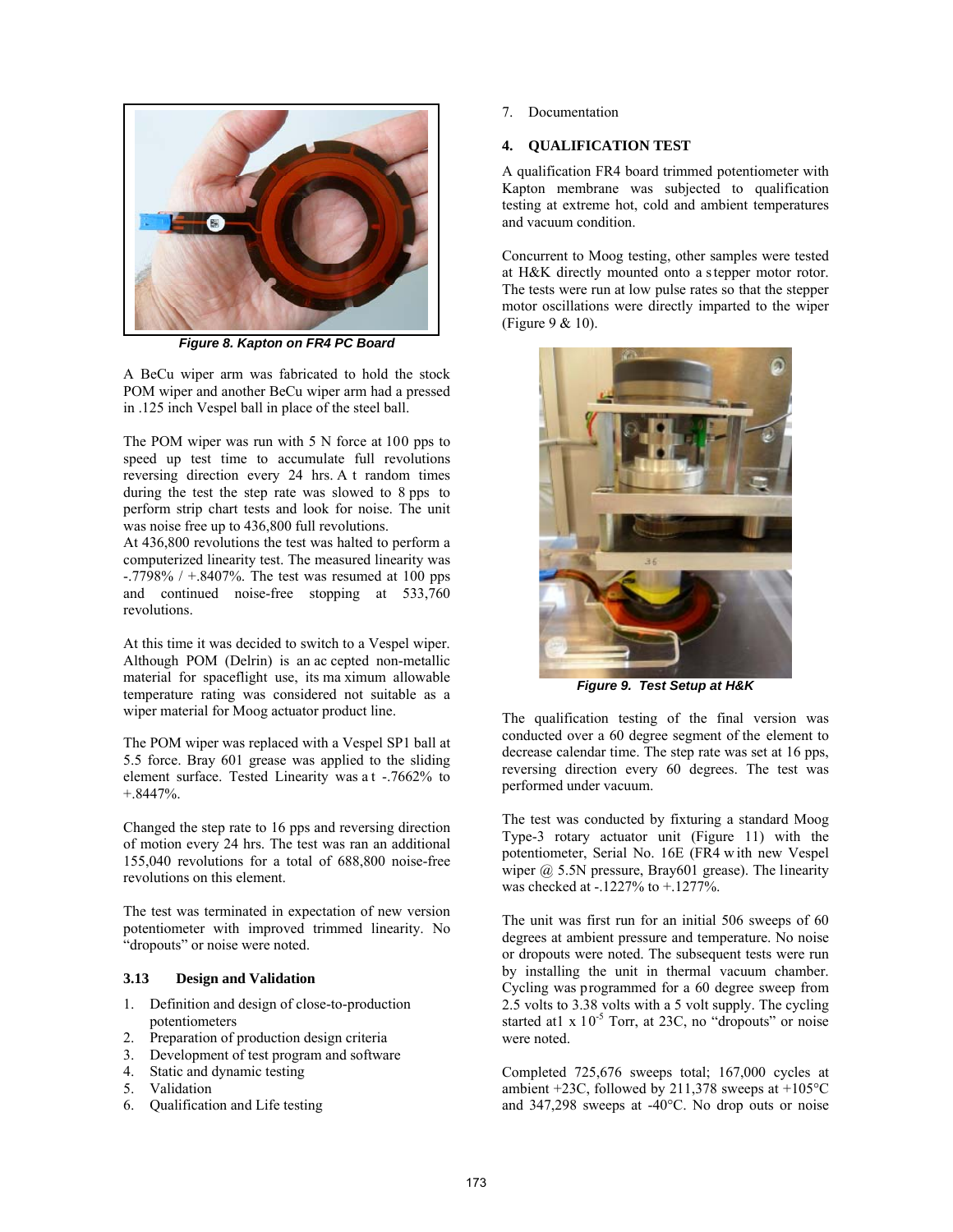were noted. Following is the summary of linearity measurements pre and post-qualification:



*Figure 10. Screen Shot H&K Test* 

Pre qualification test at room ambient using reference encoder: -0.123% / + 0.128%

Post qualification test at room ambient using reference encoder: -0.127% / + 0.165%



*Figure 11. Test Setup at Moog*

Vacuum at 23 C using motor step angle reference: - 0.153% / +0.152% (Figure 12)



*Figure 12. Best Fit Linearity at +23C and vacuum* 

Vacuum at 105C using motor step angle reference: - 0.147% / +0.148% (Figure 13)



Vacuum at -40C using motor step angle reference: - 0.212% / +0.196% (Figure 14)



*-40C, 1x10-5 Torr Vacuum* 

# **5. MATERIALS and PROCESSES**

All the materials and processes used in the construction of the QuieSense<sup>TM</sup> potentiometer has been carefully selected to meet the space flight outgassing requirements of TML  $< 1\%$  and CVCM  $< 0.1\%$ .

Sample of every material has bee n sent to an independent chemical laboratory for testing.